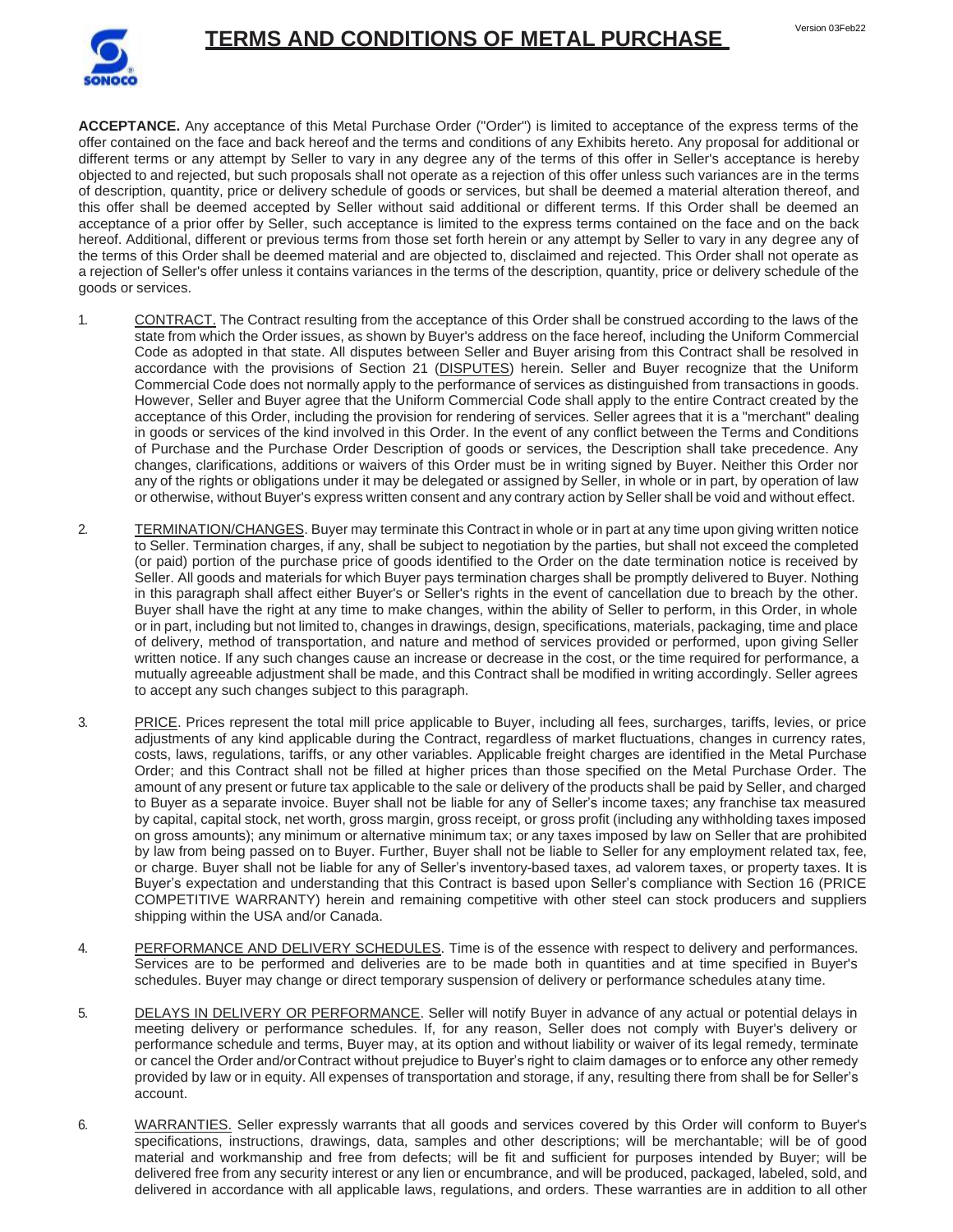

express, implied and statutory warranties. None of the remedies available to Buyer for breach of any of the foregoing warranties may be limited except to the extent and in a manner agreed upon by Buyer in a separate Contract specifically designating such limitation and signed by an authorized representative of Buyer. Payment for, inspection of, and receipt of goods or services shall not constitute a waiver of any breach of warranty. Substitutions may be accepted at Buyer's option.

- 7. FOOD WARRANTY. Seller hereby warrants that if the goods sold or delivered to Buyer under this Order are sold or delivered to be applied to drawn and wall-ironed and three-piece cans ("cans") or the ends therefore ("ends"), which are intended for use in holding food products, then such goods: (a) shall be safe for the purposes for which the goods were ordered by Buyer; (b) shall, in their finished form upon the cans or ends, conform to any performance test(s) imposed by the Food and Drug Administration; (c) shall not cause any food contained within the cans or ends to be adulterated or misbranded within the meaning of the Federal Food, Drug, and Cosmetic Act, as amended, or any similar state or municipal law; and (d) shall not cause any food contained within the cans or ends to be an article which may not, under the provisions of such Act or corresponding provision of any similar federal, state or municipal law, be introduced in interstate or intrastate commerce
- 8. COIL YIELD GUARANTEE. If the overall coil yield for any month is less than one hundred percent (100%) prime then Seller shall, within the first ten (10) business days of the next month, issue a credit to Buyer for the difference in material value between the actual prime yield and the guaranteed yield of one hundred percent (100%) prime.
- 9. INFRINGEMENT. Except for performances pursuant to Buyer's specifications, Seller warrants that the sale, resale and use of the goods or services will not infringe any United States or foreign patent, copyright, or trademark, or the proprietary rights of another person; and Seller agrees to defend, protect, indemnify and hold harmless Buyer, its successors, assigns, employees, officers, directors, customers and users of its products against all suits at law or in equity, and from all loss, liability, damages, claims and demands, including costs, expenses, and attorney's fees, for the actual or alleged infringement of any patent, copyright, or trademark, or for any actual or alleged unfair competition resulting from similarity in design, trademark or appearance of goods or services by reason of the sale, resale or use of such goods or services. Buyer may be represented by and actively participate through its own counsel in any such suit or proceedings if it so desires.
- 10. CONFLICT MINERALS. Seller is not knowingly sourcing or using any "conflict minerals", as defined in Section 1502 of the Dodd-Frank Wall Street Reform and Consumer Protection Act, as well as California Senate Bill 861, from the Democratic Republic of the Congo or any adjoining countries ("DRC Countries") for use in the manufacture of the Products supplied to Buyer that are sourced from smelters that are not certified as "conflict free" by the Conflict Free Sourcing Initiative. Upon request, Seller will respond to inquiries from Buyer, including but not limited to completing a CMRT template, regarding information relating to sourcing of "Conflict Minerals" from the DRC Countries.
- 11. SELLER'S FINANCIAL CONDITION. If, in Buyer's opinion, Seller's financial condition is found to be or becomes unsatisfactory to Buyer and Buyer thereby deems itself insecure, Buyer may terminate this Order and also terminate all other contracts covering purchases by Buyer of Seller's products, goods or services whether or not Seller may otherwise be in default under such contracts, and no rights shall thereby accrue to Seller against Buyer.
- 12. INFORMATION DISCLOSED TO BUYER. All information which Seller has disclosed or may disclose to Buyer in connection with this Order, shall not, unless otherwise specifically agreed upon in writing by Buyer, be deemed to be confidential or proprietary information and is acquired by Buyer free of any restrictions.
- 13. WORK ON BUYER'S PREMISES. If Seller's work under this Order involves either operations or the presence of Seller, its agents, contractors, subcontractors or invitees on the premises of Buyer or of one of its customers, such work shall be done on an independent contractor basis and not as an employee of Buyer; and Seller shall take all necessary precautions to prevent the occurrence of any injury to person or damage to property during the progress of such work. Except to the extent that any such injury is due solely to Buyer's or its customer's gross negligence, as the case may be, Seller shall indemnify and hold harmless Buyer, its successors, assigns, employees, officers, directors, guests, customers, and its and their invitees against all losses, damages, claims and liabilities, including costs and expenses, which may result in any way from any act or omission of Seller, its agents, employees, invitees, contractors or subcontractors. Seller shall maintain insurance as required in Section 18 or as otherwise set forthherein
- 14. INSPECTION. All goods shall be subject to inspection and testing by Buyer, at no additional cost, at all reasonable times and places, including inspection and testing after arrival at destination, and, when practicable, during manufacture. In case any goods are found to be defective in material or workmanship or otherwise not in conformity with this Order, Buyer has the right to reject such goods or require their correction. Title to goods sold pursuant to this Order shall pass to Buyer no later than the time of payment, in proportion to the portion of the total purchase price paid, by Buyer to Seller, at which time the goods shall be identified to the Order. Except as otherwise provided in this Order, Seller (a) is responsible for all goods, and for the risk of loss thereof, until they are delivered at the designated delivery point, regardless of the point of inspection, the passing of title to Buyer, or both, and (b) shall bear all risks as to rejected goods after notice of rejection.
- 15. PURCHASE MONEY SECURITY INTEREST. Where Buyer makes one or more payments of the purchase price prior to delivery of the goods to Buyer, Buyer shall possess, and Seller hereby grants to Buyer, a purchase money security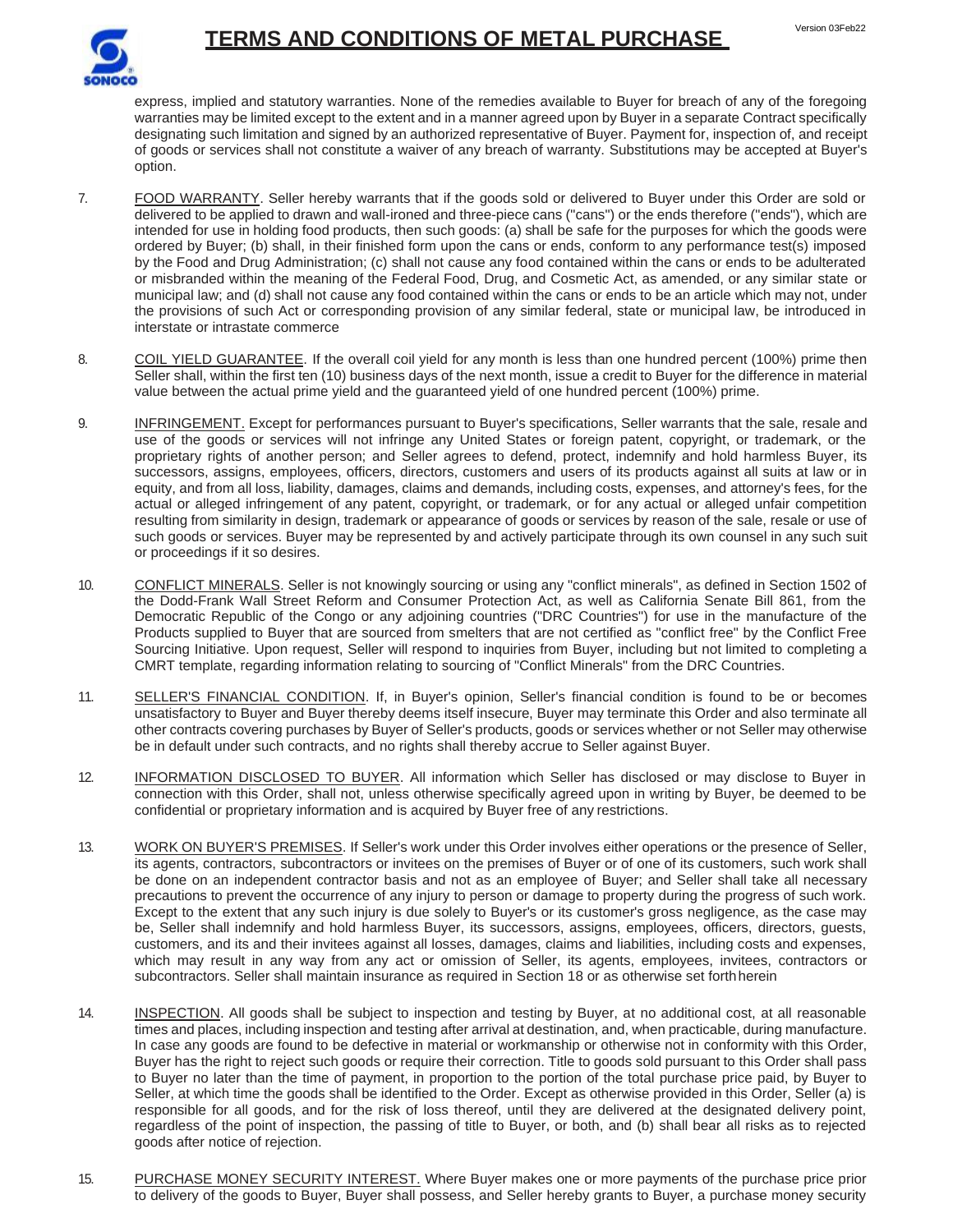

interest in such goods. Seller hereby appoints Buyer as its attorney in fact to execute any and all such documents to evidence or perfect, or both, such purchase money security interest.

- 16. PRICE COMPETITIVE WARRANTY. Seller warrants and represents that prices charged to Buyer will be no less favorable than those extended to any other customers, taking into account any and all concessions or benefits, including discounts or adjustments to published prices, rebates, credits, services, non-prime programs or offerings, pre- or postperiod incentives or funding, or anything else of value in the prices charged by Seller, which customers are purchasing similar specifications and like or lesser quantities of prime tin mill products in the United States. In the event Seller reduces its prices for products of similar specifications and like or lesser quantities to others during the Term, Seller agrees to retroactively reduce the prices applicable to Buyer correspondingly.
- 17. INDEMNIFICATION. Seller shall indemnify, defend and hold harmless Buyer and its subsidiaries and affiliates and their respective successors, assigns, officers, directors, owners, employees, agents, representatives, customers, and end-users (the "Buyer Indemnified Parties") from and against any and all claims, demands, actions, or proceedings ("Claims") and all damages, losses, costs, penalties, fines, fees, and expenses (including reasonable legal and other professional advisers' fees and costs of enforcing this Contract) ("Damages") that are made or brought against or incurred or suffered by the Buyer Indemnified Parties to the extent such Claims and Damages result from the matters listed below:
	- (i) Claims where the products have been used in the manufacture of downstream products and the Claim results from a defect in the product or a breach of the Seller's warranties under this Contract;
	- (ii) Transportation, storing, or handling of the products, prior to the completion of unloading at Buyer's designated destination;
	- (iii) Any other material breach of this Contract or the negligent, intentional, or unlawful acts or omission by or of the Seller, its employees, agents, or sub-contractors.

This indemnification shall be in addition to the various warranty obligations of Seller.

- 18. CERTIFICATES OF INSURANCE. Seller shall maintain, and shall cause its contractors and subcontractors who perform under this Contract to maintain, continuously throughout the Term the following insurance coverages in respect of itself and each of its affiliates, employees, agents, representatives, and assigns from companies which are authorized to carry on the relevant class of insurance in the state(s)/province(s)/country(ies) where the insurance will apply and listed in the current and future "Bests Insurance Guide" as possessing a minimum policy holders rating of "A-" (excellent) and a financial category no lower than "VI":
	- (i) Commercial general liability, including broad form vendors' liability, participants' and contractual liability, products, with limits of no less than two million dollars (\$2,000,000) combined single limit for personal injury, including bodily injury and property damage;
	- (i) Automobile liability minimum combined single limit for bodily injury and property damage of no less than one million dollars (\$1,000,000) per occurrence covering owned, non-owned, and hired vehicles;
	- (ii) Statutory workers' compensation coverage meeting all state, local, and other applicable legal requirements; and
	- $(w)$  Employers' liability with limits of no less than one million dollars (\$1,000,000) per employee per accident.
	- Excess/Umbrella Liability with limits of no less than one million dollars (\$1,000,000) per occurrence.

If requested by Buyer, Seller shall furnish to the Buyer true and correct copies of certificates of insurance as evidence that such policies are in full force and effect.

- 19. REMEDIES. The remedies in this Order shall be cumulative and in addition to any other legal or equitable remedies available to Buyer. No waiver by Buyer of any breach of any provision of this Order shall constitute a waiver of any other breach of such provision or of any other provision or right. No failure or delay by Buyer to exercise any right, power, or privilege hereunder shall operate as a waiverthereof.
- 20. RESTRICTIVE DATA. The use of Buyer's drawings, specifications or information by Seller in the performance of this Contract is expressly restricted to Seller's manufacture of Buyer's goods or material. Any other use or disclosure of this proprietary information by Buyer is prohibited. Buyer retains all rights in designs, drawings, specifications and other data or papers furnished Seller in connection with this Order. Upon completion of the work, Seller shall promptly return to Buyer all designs, drawings, specifications and other data or papers furnished by Buyer together with all copies or reprints then in Seller's possession or control.
- 21. DISPUTES. Pending resolution of any dispute under this Order, Seller shall diligently proceed with its performance hereunder. The parties shall attempt to resolve between them in the normal course of business any claim, controversy, dispute or question arising out of or relating to this Contract or the performance, interpretation or breach thereof (a "dispute"); however, if the parties fail to do so, any such dispute shall be finally settled as providedbelow.
	- (A) Higher Level Negotiations. If a dispute is not resolved in the normal course of business, and a party wishes to pursue the matter further, it must provide the other party written notice requesting "Higher Level Negotiations." Specifically, employees of each party who have authority to settle the dispute and are at least one management level above the personnel who have been previously involved in the dispute shall meet at a mutually agreeable time and place within fifteen (15) calendar days after the receipt of such notice, and thereafter as they together deem necessary, to attempt to resolve the dispute. If the dispute is not resolved by Higher Level Negotiations within thirty (30) calendar days after the receipt of notice and the claiming party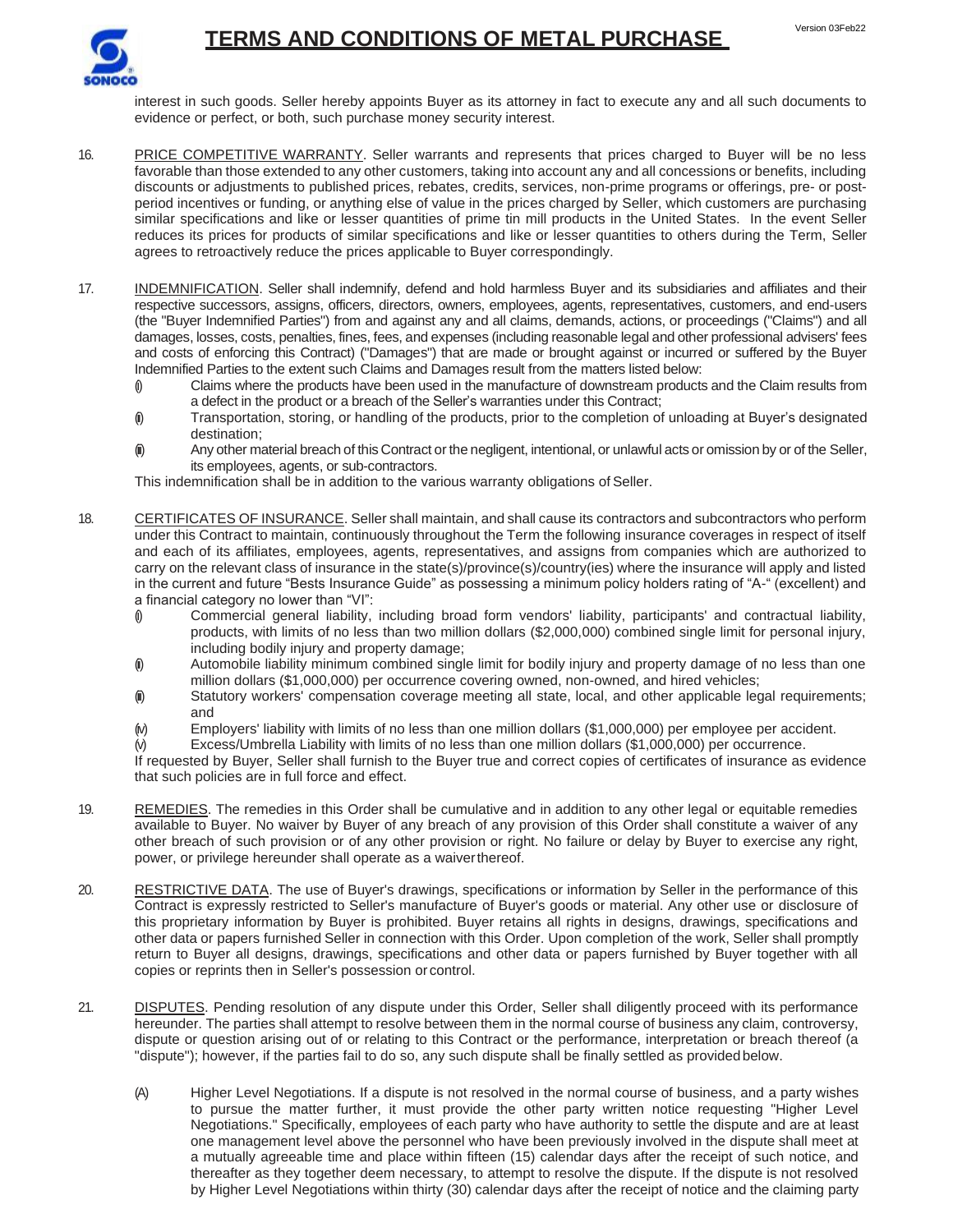

wishes to pursue the matter further, it shall provide the other party with written notice requesting arbitration of the dispute.

- (B) Arbitration. Should the parties fail to resolve the dispute in accordance with Paragraph (A) above, any dispute shall be finally settled by arbitration administered by the American Arbitration Association under its Commercial Arbitration Rules (the "AAA Rules"), by a single independent arbitrator appointed in accordance with the said Rules. The parties specifically agree that in no case shall the Procedures for Large, Complex Commercial Disputes be used. The arbitration proceedings shall be governed by the Federal Arbitration Act (Title 9 of the U.S. Code). The arbitration proceedings shall be governed by the law governing this contract; however, if no law is so specified, the arbitration shall be governed by the law of the State of Colorado. Any arbitration under this Section shall be conducted and governed by the following provisions:
	- 1. Arbitration Procedure.
		- a. The arbitration shall be held in the greater Denver, Colorado metropolitan area.<br>b. The arbitration shall be held in the English language.
		- The arbitration shall be held in the English language.
		- c. The arbitrator shall be officed or reside in the greater Denver, Colorado metropolitan area.<br>d. The AAA Rules' Optional Rules for Emergency Measures of Protection shall apply to permit
		- The AAA Rules' Optional Rules for Emergency Measures of Protection shall apply to permit either party to apply for emergency relief, as defined therein.
		- e. The arbitrator is directed to assume active case management initiative and control of the dispute resolution process and to initiate early scheduling of all events whenever reasonable to permit disposal of the dispute as expeditiously as practical, but in all events in not over three hundred sixty five (365) calendar days from the date the proceedings are formally filed. This time limit may only be extended by Contract of theparties.
		- f. The arbitration hearing shall not exceed a total of five (5) eight-hour days with two days allocated for each party to present its case-in-chief and one day for rebuttal and closing arguments, excluding procedural hearings, which may be conducted at the arbitrator's discretion.
		- g. The administrative expenses of the arbitration including the fees of the arbitrator shall be borne equally by the parties. However, each party shall bear its other expenses, including legal fees.
	- 2. The Arbitrator's Authority. The arbitrator shall be specifically empowered to:
		- a. Exclusively determine the arbitrability of any dispute.
		- b. Render a decree requiring specific performance. Should the arbitrator decide that a decree of specific performance would not be enforceable, he/she is empowered to award damages on a continuing basis for each day a party may delay fulfilling its obligations under the arbitration award.
		- c. Render summary judgment or summary adjudication on any or all issues in accordance with the Colorado Rules of Civil Procedure.

At the request of a party, the arbitrator shall have the discretion to order depositions, production of documents, and written interrogatories. Consistent with the expedited nature of the arbitration, the arbitrator shall order such discovery, as the arbitrator deems relevant and appropriate. Each party to the arbitration shall be limited to no more than fifty (50) hours of deposition examination including examination of third party witnesses, with no single examination taking longer than six (6) hours, but not including expert witnesses. Depositions of expert witnesses of a party shall take no longer than a combined total of six (6) hours. Each party to the arbitration shall be limited to a single set of requests for production of documents. Each party shall be limited to no more than twenty-five (25) written interrogatories. In no case shall the arbitrator have the authority to award punitive or exemplary damages except as may be specifically required by law.

- 3. Award. The decision of the arbitrator shall be given in writing, and shall include specific findings of fact and law, and the reasons for the award. The award shall be final and binding upon all parties and not subject to appeal or judicial review; provided, however, that judgment upon such decision may be entered and enforced in any court of competent jurisdiction.
- 4. Confidentiality. Except as may be required by law, neither a party nor an arbitrator may disclose the existence, content, or results of any arbitration hereunder, (other than to its agents, employees, and representatives), without the prior written consent of all parties; provided however, the parties are expressly permitted to apply to a court of competent jurisdiction for entry of judgment on the award in accordance with Paragraph (B)3, above.
- (C) Right to Seek Injunctive Relief. Notwithstanding anything in this Contract, no party shall be precluded from applying to a court of competent jurisdiction to seek injunctive or other emergency relief when the party deems such relief necessary to enjoin immediate and irreparable harm.
- (D) Conflict. In the event of a conflict between the above provisions and the AAA Rules, the above provisions shall control.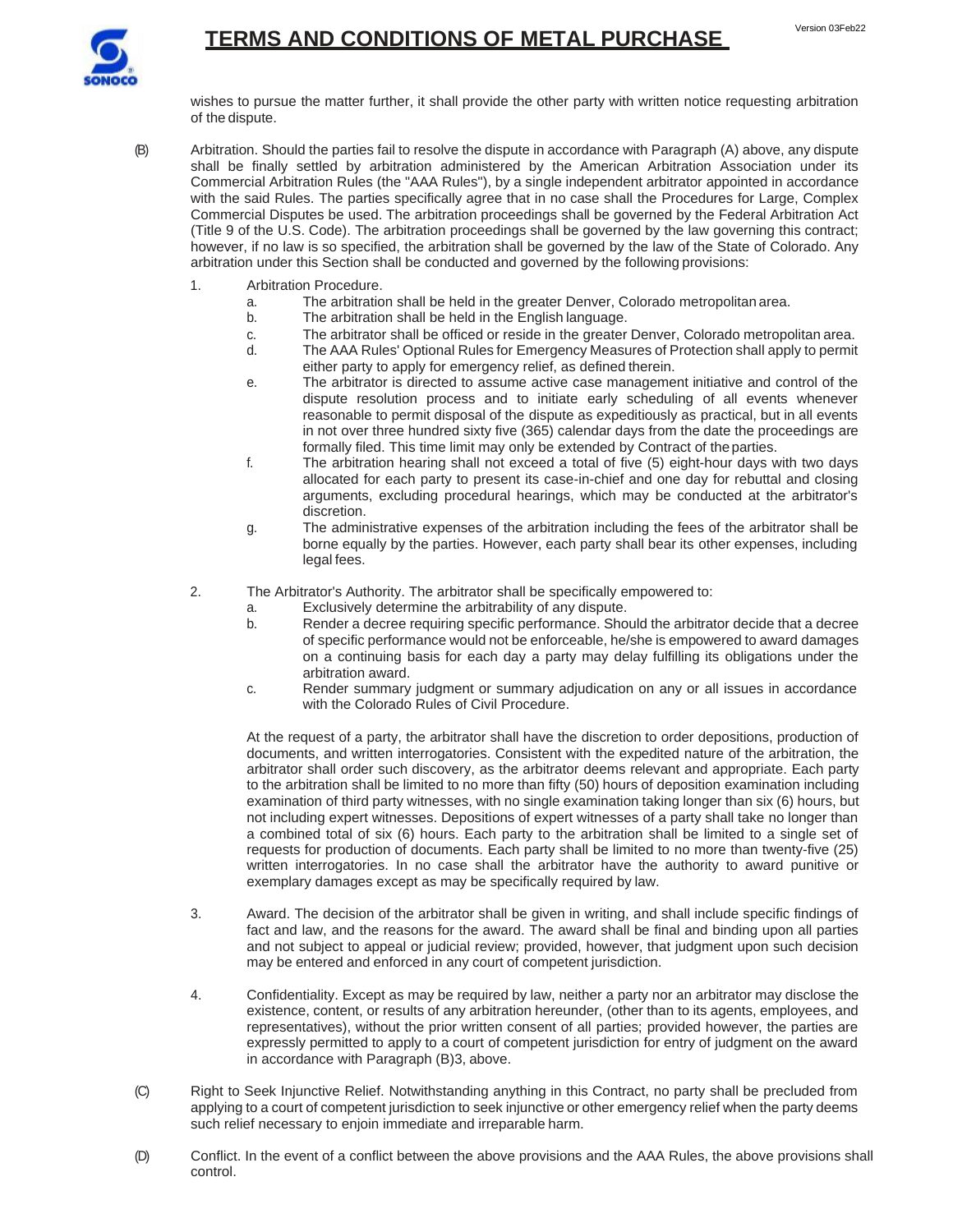

- (E) Severability. In the event any provision of this Contract is determined by the arbitrator to be illegal, invalid, or unenforceable to any extent, such provision shall be enforced to the extent permissible under the law, and all remaining provisions of this Contract shall continue in full force and effect.
- (F) Survival. These alternative dispute resolution provisions shall survive the termination or expiration of this Contract, by its terms, by breach, or otherwise.
- 22. FAIR LABOR STANDARDS ACT. Seller specifically represents that all goods sold hereunder will have been manufactured in compliance with all terms, rules and regulations issued under the Fair Labor Standards Act of 1938, as amended, and specifically including all applicable requirements of Sections 6, 7 and 12 of the Fair Labor Standards Act, as amended, and all regulations and orders of the United States Department of Labor issued under Section 14 thereof. Seller further represents that all goods will have been manufactured and will be sold in compliance with all other federal, state and local laws, including those relating to pricing, performance, safety and environmental impact, and employee health and safety.
- 23. EQUAL OPPORTUNITY. Sonoco Metal Packaging, LLC is an equal opportunity employer and federal contractor or subcontractor. Consequently, the parties agree that, as applicable, they will abide by the requirements of 41 CFR 60- 1.4(a), 41 CFR 60-300.5(a) and 41 CFR 60-741.5(a) and that these laws are incorporated herein by reference. **These regulations prohibit discrimination against qualified individuals based on their status as protected veterans or individuals with disabilities, and prohibit discrimination against all individuals based on their race, color, religion, sex, sexual orientation, gender identity, or national origin. These regulations require that covered prime contractors and subcontractors take affirmative action to employ and advance in employment individuals without regard to race, color, religion, sex, sexual orientation, gender identity, national origin, protected veteran status or disability.** The parties also agree that, as applicable, they will abide by the requirements of Executive Order 13496 (29 CFR Part 471, Appendix A to Subpart A), relating to the notice of employee rights under federal laborlaws.
- 24. ANTI-CORRUPTION REPRESENTATIONS AND WARRANTIES. Seller hereby represents and warrants to Buyer that it is aware of and familiar with the provisions of the Buyer's Anti-Corruption Policy, U.S. Foreign Corrupt Practices Act, as amended ("FCPA"), and its purposes and any other anti-corruption law applicable in a jurisdiction in which Buyer and/or Seller may have conducted or will conduct business and that neither Seller nor any of its agents or intermediaries engaged in connection with this Contract has violated Buyer's Anti-Corruption Policy, or any applicable anti-corruption law. Seller further represents and warrants that it, and each of its directors, officers, and employees, as well as any subcontractors, agents, representatives, vendors, and any other intermediaries/third parties engaged in connection with this Contract, will comply in full with Buyer's Anti-Corruption Policy, the FCPA, and any other applicable anti-corruption laws at all times in connection with this Agreement. Seller acknowledges that its failure to strictly comply with the Buyer's Anti-Corruption Policy, the FCPA, or other anti-corruption laws relating to the payment of money or other items of value to private or public employees will constitute a material breach of the Agreement, enabling Buyer to immediately terminate the Agreement without liability to the Seller, whether in contract or tort or otherwise. Seller agrees to notify the Buyer immediately if a party discovers that it, or any person acting on its behalf, has violated Seller's Anticorruption Policy, Buyer's Anti-Corruption Policy, the FCPA, or other anti-corruption laws even if Seller regards the violation as immaterial. Should Seller ever receive, directly or indirectly, a request from any employee or representative of Buyer that Seller believes will or might constitute a violation of the Seller's Anticorruption Policy, Buyer's Anti-Corruption Policy, the FCPA, or other applicable law, Seller must immediately notify Buyer pursuant to the notice provisions provided herein.
- 25. COMPLIANCE WITH OTHER LAWS. Seller also represents that it will comply with other applicable laws, including but not limited to (a) applicable laws, rules, or regulations governing (re-)exports or imports to or from any country, including the trade embargo and economic sanctions administered by the U.S. Department of the Treasury Office of Foreign Assets Control, and (b) the USA Patriot Act of 2001 (Pub. L. No. 107 56), the U.S. Money Laundering Control Act of 1986, as amended and any other applicable law of any relevant jurisdiction having the force of law and relating to antimoneylaundering.
- 26. NONASSIGNMENT. In addition to the prohibitions upon assignment contained in Section 1 of these Terms and Conditions of Metal Purchase to this Order, this Contract may not be assigned or subcontracted by Seller or assumed by a Trustee in bankruptcy without the prior written consent of Buyer.
- 27. SURVIVABILITY OF OBLIGATIONS. All of the obligations, rights, indemnifications and remedies created by the provisions of this Order shall survive the cancellation, termination or the completion of this Order.
- 24. UNPAID MONIES: Seller acknowledges and agrees that Seller's failure to make a written claim within one year of delivery, in respect of any unpaid monies due from Buyer to Seller for goods and/or services provided hereunder shall be deemed to be a waiver and release by Seller of all such monies.
- 25. SECURITY PLAN. In accordance with 49 CFR Part 172.704 and Subpart I, shippers and carriers of specified hazardous materials must maintain a Security Plan which adequately addresses assessed security risks and provides security training to specified employees (as evidenced by sufficient written records). Documentation to demonstrate compliance will be provided to Buyer on request. Seller shall ensure that Seller's Security Plan is consistent with the Buyer Security Plan. Compliance with these requirements by Seller is a condition of purchase for hazardous materials.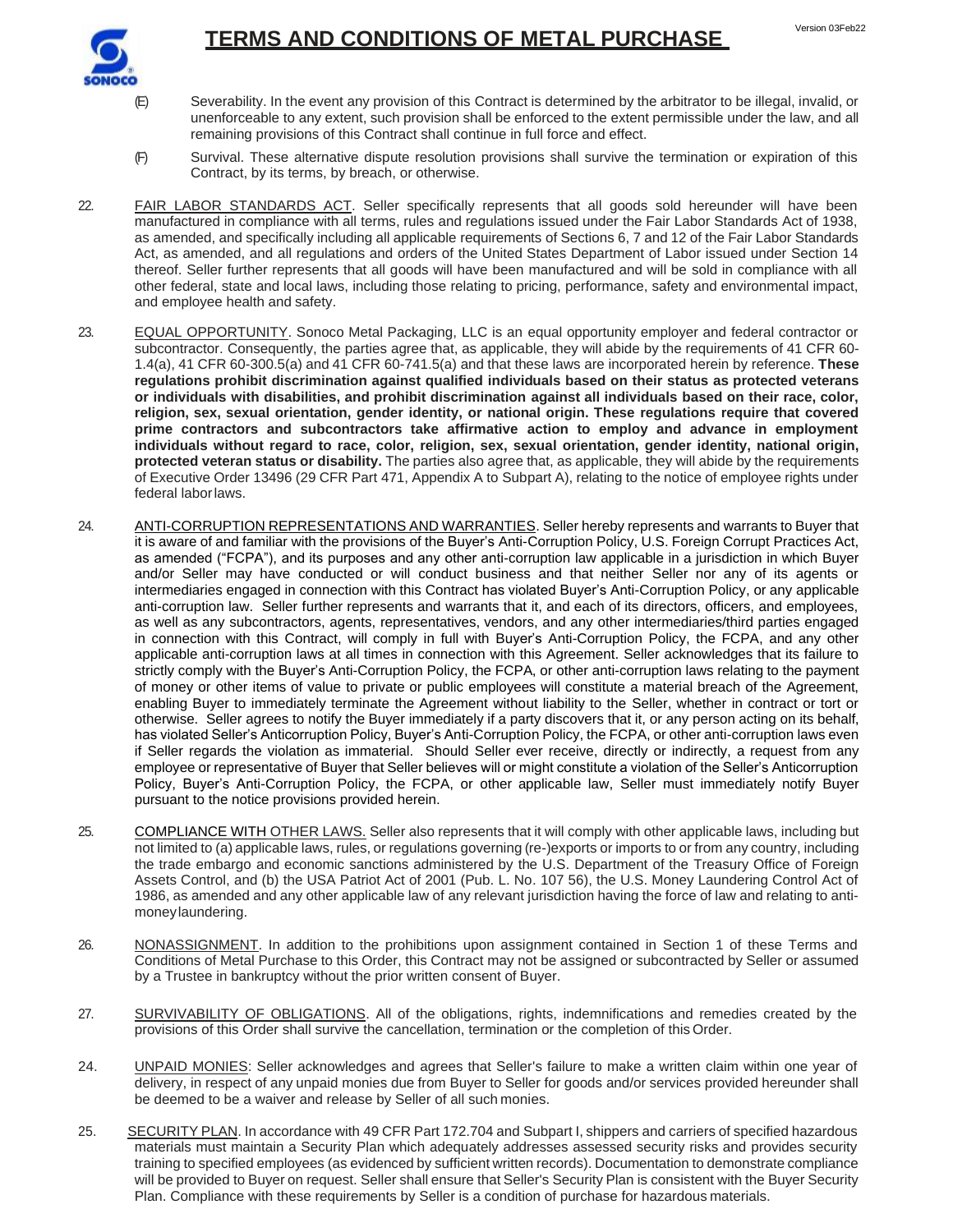

- Version 03Feb22
- 26. SELLER GUIDING PRINCIPLES. Seller represents and warrants that it will, at all times, abide by and adhere to the provisions of Exhibit 1, which is titled "Seller Guiding Principles", to this Order. Seller agrees that a breach of this representation and warranty shall be a material breach of this Order.
- 27. SELLER TRANSPARENCY IN SUPPLY CHAINS ACT COMPLIANCE. Seller represents and warrants that it complies with California's Transparency in Supply Chains Act of 2010, Cal. Civ. Code 1714.43. Seller agrees that a breach of this representation and warranty shall be a material breach of this Order.
- 28. DEFECTIVE PRODUCT. Claims shall be processed according to the process, including remedies, outlined in Exhibit 2 and shall be subject to all fees outlined in Exhibit 2.
- 29. CONFIDENTIALITY. Seller and its affiliates agree to hold all provisions of this Contract, including the prices and fees, in strictest confidence and not to disclose such terms to anyone, including any agents, consultants, representatives, or employees of either party except on a need-to-know basis and only after such persons are advised of the provisions of this Section 29. Despite the language contained in this Section 29, the Seller and its affiliates may disclose, but only to the extent necessary, any confidential information necessary for a filing with the Securities and Exchange Commission or necessary communication with any other government agency.
- 30. NOTICE. All notices, approvals, or other communications required hereunder shall be in writing and shall be deemed to have been duly given on the date given and received if personally delivered; on the date received or rejected if delivered via United States Postal Service prepaid certified mail, return receipt requested; or on the date received or rejected if delivered via prepaid reputable overnight delivery service. Any such notice must be addressed and sent to the designated relationship manager of the recipient and, in the case of Seller, with a copy to: General Counsel, Sonoco Metal Packaging, LLC, 8001 Arista Place, Suite 200, Broomfield, Colorado 80021.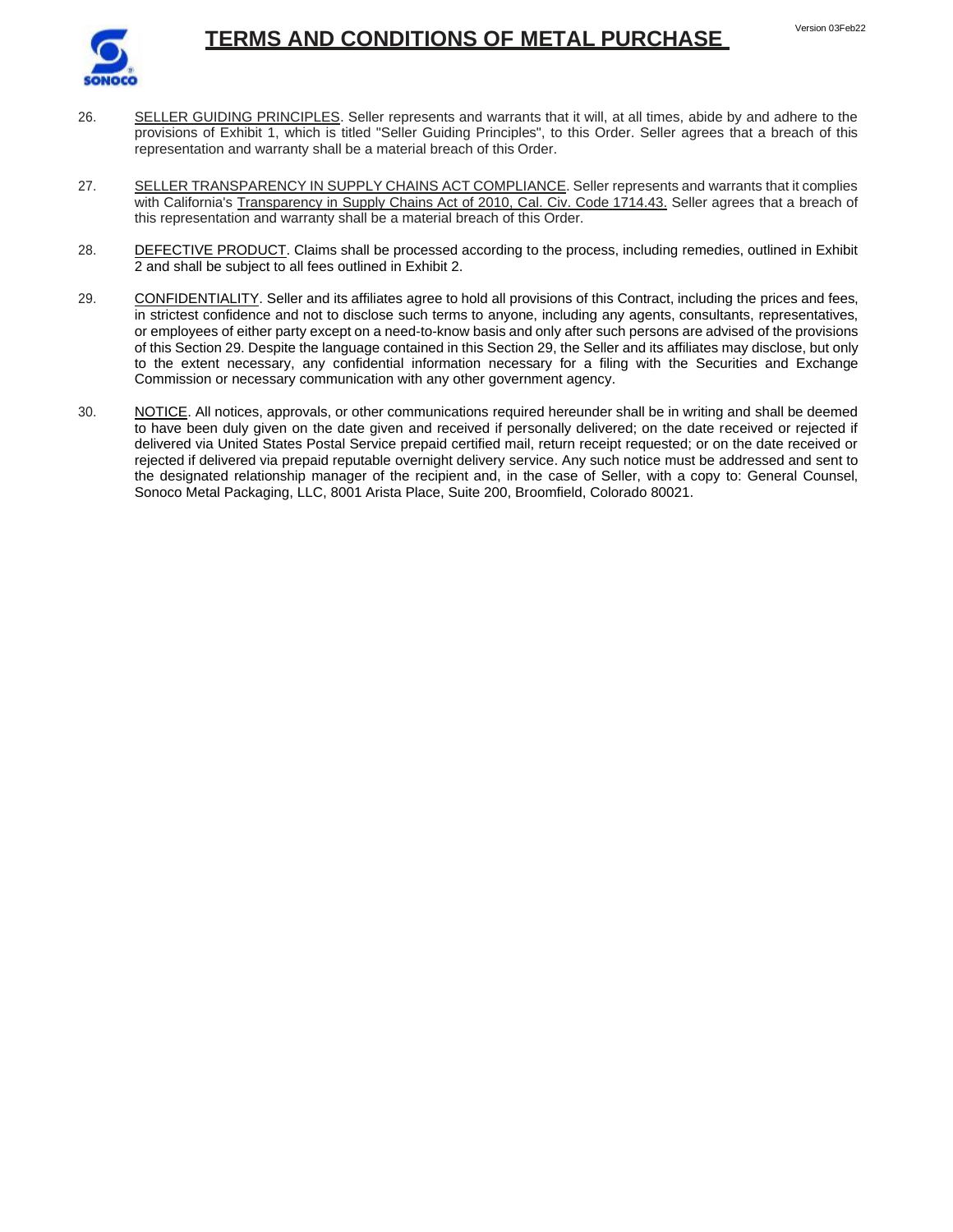

## **Exhibit 1** - **Seller Guiding Principles**

Dear Valued Seller,

By balancing economic, environmental and social impacts in our decision making and activities, Sonoco Metal Packaging, strives to create long-term, shared value for our stakeholders and for Sonoco Metal Packaging. . Whether it is developing sustainable products, working to reduce our environmental footprint, upholding ethical business practices and applicable law, respecting human rights or investing in local communities where we operate facilities, we are committed to making Sonoco Metal Packaging a sustainable and ethical enterprise.

### **Purpose**

Our Seller Guiding Principles set forth the business conduct standards to which Sonoco Metal Packaging expects its Sellers to adhere. In keeping with our values, Sonoco Metal Packaging prefers to do business with companies that share our belief in the importance of economic, social, and environmental sustainability.

### **Scope**

Our Seller Guiding Principles apply to all Sellers with whom Sonoco Metal Packaging and its subsidiaries have a contractual relationship, including contractors, Sellers of goods and services. These principles will be incorporated into all new or renewed commercial agreements between Sellers and Sonoco Metal Packaging and its subsidiaries. Sellers must be able to demonstrate compliance with Sonoco Metal Packaging's Seller Guiding Principles at the request and satisfaction of Sonoco Metal Packaging. When Sonoco Metal Packaging becomes aware that a Seller is not in compliance with our Seller Guiding Principles, the actions, or inaction, of the Seller will be reviewed, and appropriate corrective measures will be implemented.

#### **Seller Guiding Principles**

All Sellers must adhere to the following principles:

### **1. Laws and Regulations**

Sellers will comply with all applicable laws, rules and regulations and requirements in managing their business and in providing goods and services to Sonoco Metal Packaging.

### **2. Employment Practices/ Human Rights**

We expect our Sellers to provide an equitable and safe work environment and to adhere to, among others, the following principles:

- a. Sellers shall not employ anyone under the legal working age, nor condone physical orother unlawful abuse or harassment in any of their businesses;
- b. Sellers shall ensure that there is no forced labor, slavery or human trafficking withintheir operations and their supply chain;
- c. Sellers shall judge their employees upon their abilities and not discriminate on the basis of any condition or characteristic which is protected by applicable law orregulation;
- d. Sellers shall respect each employee's right to associate with any legally sanctionedorganization; and
- e. Work hours, wages and benefits shall be in compliance with all applicable laws.

### **3. Environment**

Sonoco Metal Packaging's Sellers are expected to maintain compliance with all applicable environmental laws and regulations in their operations and to develop and implement plans to correct anynon-compliant practices or conditions.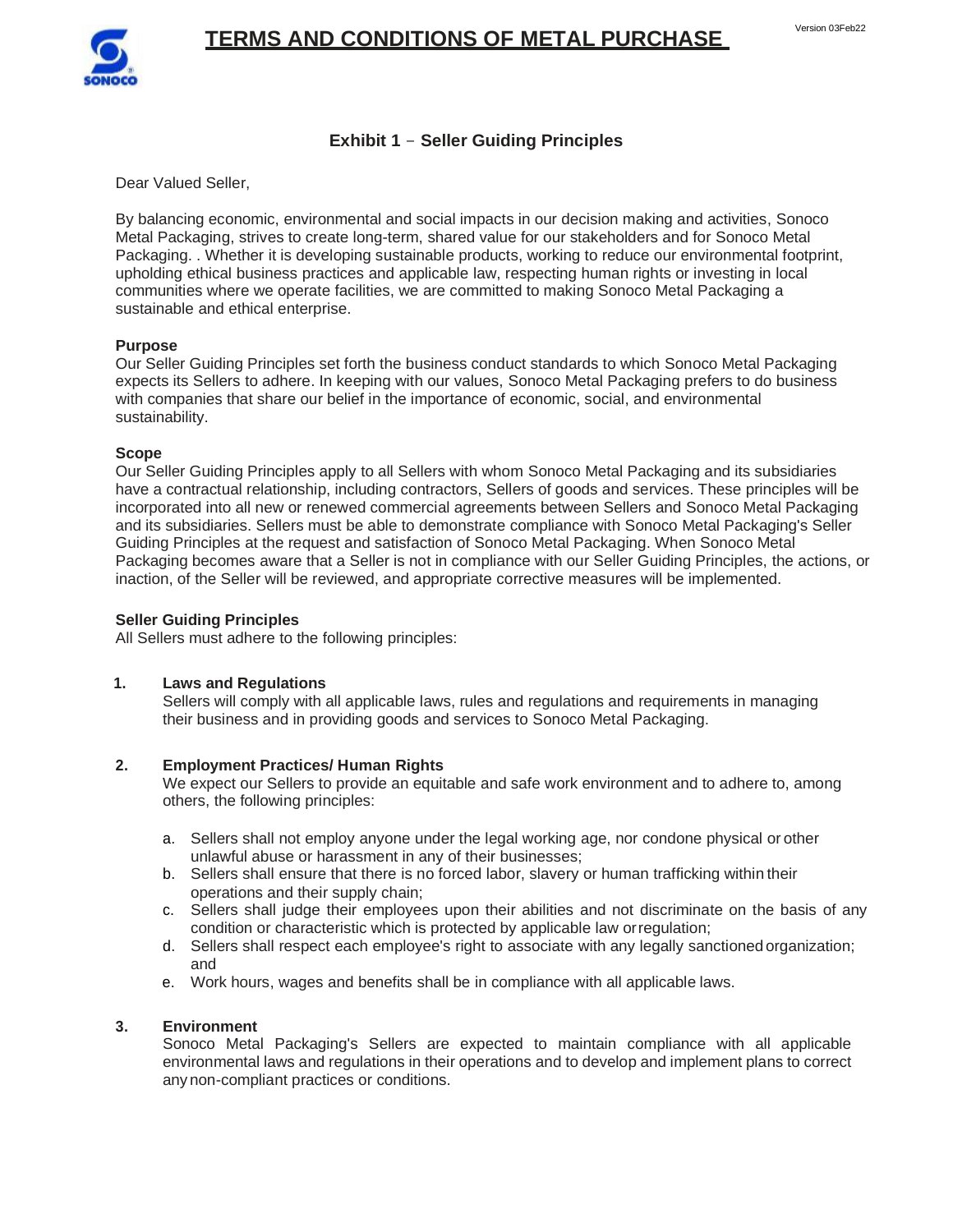

## **4. Health & Safety**

We expect our Sellers to provide a safe work environment in compliance with local, state, federal, and international laws and to implement policies and regulations in order to minimize accidents or injuries.

## **5. Antitrust**

Sonoco Metal Packaging is committed to free competition in the marketplace. Conduct intended to limit competitive forces is inconsistent with that commitment and may violate antitrust laws. Sellers shall not communicate with competitors regarding current or future prices, pricing policy, sales volumes or terms, production levels or any other information that relates to the marketplace.

## **6. Bribery and Corruption**

Sonoco Metal Packaging has a strict policy against bribery and corruption. Sellers shall comply with the U.S. Foreign Corrupt Practices Act of 1977 and shall not make payments or provide entertainment and gifts or anything of value directly or indirectly to government officials or others so as to influence them in the performance or non-performance of their duties or induce them to use their influence or secure any improper advantage or to obtain or retain business for Sonoco Metal Packaging.

## **7. International Trade**

Sellers must comply with all applicable economic and financial sanctions, export control regulations, anti-boycott measures, and other laws and regulations that impact international trade (collectively, "International Trade Laws").

## **8. Demonstration of Compliance**

Sellers will be expected to certify and demonstrate compliance with these Seller Guiding Principles at Sonoco Metal Packaging's request.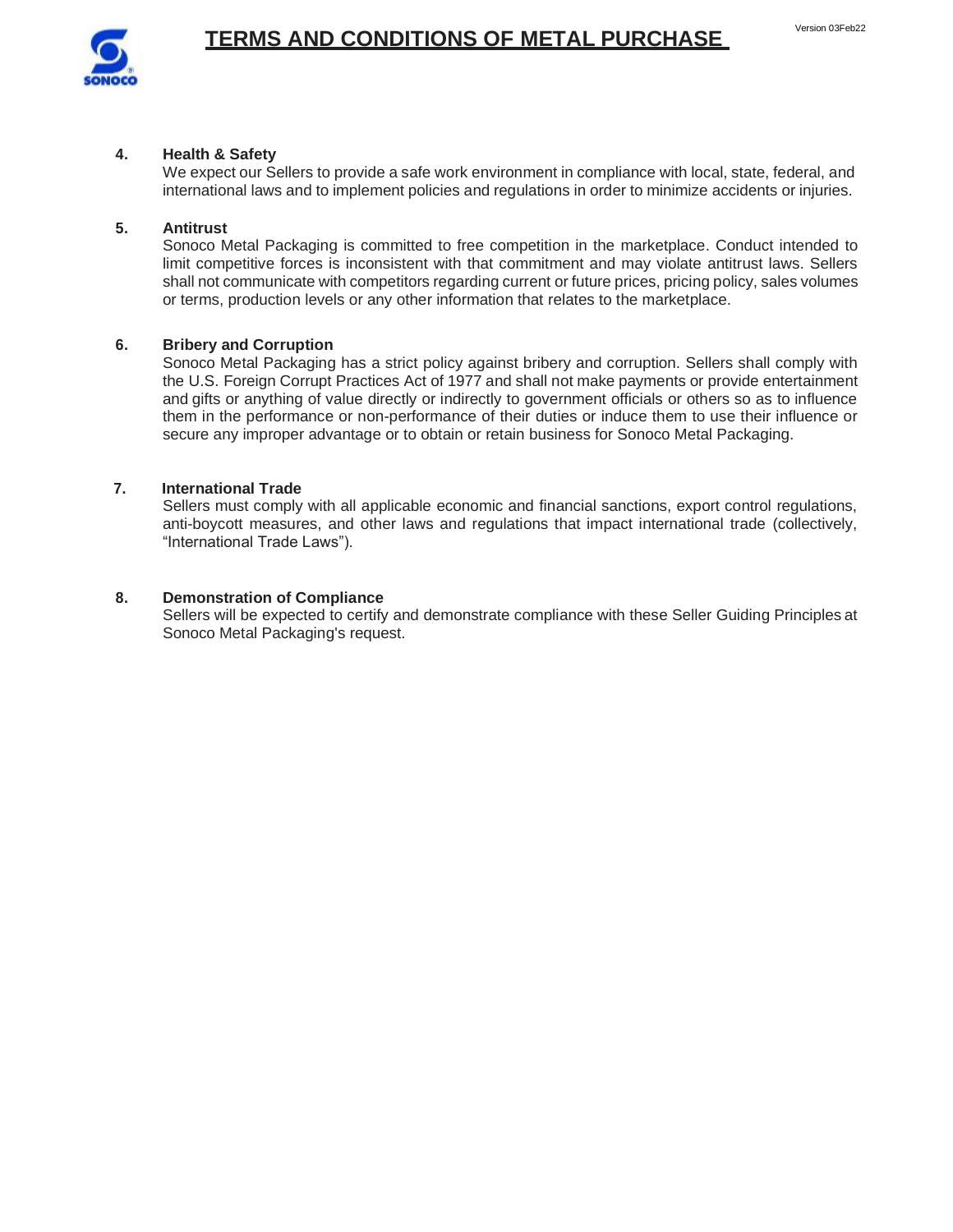

## **Exhibit 2 – Tin Mill Products Claims Policy**

#### **Purpose:**

The purpose of this policy is to outline how non-conforming products shall be handled within Sonoco Metal Packaging, LLC ("Sonoco Metal Packaging") and the expectations of how it is to be handled by Sonoco Metal Packaging's suppliers. It is intended to supplement Sonoco Metal Packaging's standard Terms and Conditions of Purchase and/or any written agreements with Sonoco Metal Packaging's suppliers. It is not intended to cover all circumstances surrounding each claim.

#### **Scope:**

The scope of this policy is to address claims related to products purchased by Sonoco Metal Packaging. Products that do not meet Sonoco Metal Packaging's published specifications are subject to rejection, even if the products have been paid for. This policy includes, but is not limited to, claims associated with any clause that specifies products "must perform satisfactorily for its intended use" or "be fit for a particular purpose".

#### **Sonoco Metal Packaging Specification:**

Sonoco Metal Packaging will provide its specifications to its suppliers; provided, however, it is the supplier's responsibility to communicate throughout its organization the current Sonoco Metal Packaging specification(s) for the product(s) being manufactured. Changes to specifications will be communicated to the supplier through the Sonoco Metal Packaging Sourcing Department and will become effective immediately.

#### **Supplier Responsibilities:**

The supplier must be responsive to any incident or claim that may arise. Suppliers will be notified by the appropriate Sonoco Metal Packaging plant when product is found to be non-conforming for any reason. This communication to the supplier will be via the Sonoco Metal Packaging Supplier Notice of Complaint (SNOC) system. It is the supplier's responsibility to contact the Sonoco Metal Packaging Plant and obtain samples , if required, of the non-conforming products within ten (10) business days of the notification of complaint. Disposition by a supplier (i.e. supplier's decision to agree to disagree that the product is non-conforming and, if so, that it is their fault) must occur within five (5) business days of obtaining samples, unless supplier notifies Sonoco Metal Packaging that it requires additional time to complete its investigation and has received written permission from Sonoco Metal Packaging to extend the disposition deadline. Where required by Sonoco Metal Packaging in its sole discretion, the supplier must provide root cause analysis to Sonoco Metal Packaging, identify the corrective action to eliminate the reoccurrence of the non-conforming products and document this corrective action within the SNOC system. With supplier's permission, Sonoco Metal Packaging may sell product that is subject to a claim under this policy as scrap and provide a scrap allowance as defined in the Section below entitled "Scrap Credit". If Sonoco Metal Packaging is unable to scrap the product that is subject to a claim under this policy, Sonoco Metal Packaging will promptly inform the supplier and supplier shall remove such nonconforming product from Sonoco Metal Packaging's Plant or related facility no later than thirty (30) days from the date of Sonoco Metal Packaging's notice that it is unable to scrap such product. If the supplier fails to act or notifies Sonoco Metal Packaging that it will not act within the time set forth above in the resolution of any claim, Sonoco Metal Packaging may at its sole discretion and in addition to any other rights or remedies which Sonoco Metal Packaging may have at law or in equity, process a debit and take the corresponding deduction from its accounts payable to supplier or any supplier affiliate. Under no circumstances shall Sonoco Metal Packaging be obligated to warehouse, store, or otherwise keep possession of any product for greater than thirty (30) days if such product is the subject of a claim that has been commenced under this policy. Sonoco Metal Packaging has the express right to dispose of (including by sale to third party) any such product after thirty (30) days; supplier shall reimburse and indemnify Sonoco Metal Packaging for any costs or expenses incurred in such disposal.

#### **Disputes:**

In the case where Sonoco Metal Packaging and the supplier cannot agree as to the cause of the defect and disposition of the subject product, the claim will be elevated to the proper Sonoco Metal Packaging Sourcing and Quality Assurance Departments for further investigation. It may be necessary to involve a third or neutral party to analyze the issue. This will be determined by both parties if and when necessary. It is Sonoco Metal Packaging's intent to resolve all claims with suppliers. The decision to debit a supplier will be made only at the Sonoco Metal Packaging's Executive Team level, including, but not limited to, the Vice President of Sonoco Metal Packaging's Sourcing and Supply Chain, after reviewing all corresponding evidence.

#### **Remedies**

It is not Sonoco Metal Packaging's intent to knowingly process defective products. There are, however, circumstances where defective product is not easily detected and can only be found later in Sonoco Metal Packaging's manufacturing process. If this occurs, Sonoco Metal Packaging expects to recoup the cost of the product plus the value added to the non-conforming product, up to, and including, the value-added costs of manufacturing cans and, if applicable, any claims brought against Sonoco Metal Packaging by its customers or other third parties. It is, however, Sonoco Metal Packaging's intent to mitigate mill costs as well as Sonoco Metal Packaging's other costs wherever practical. Where sorting or rework is involved, Sonoco Metal Packaging expects to recoup these costs as well. Sonoco Metal Packaging shall generally charge its suppliers around forty-five dollars (\$45)/man hour (this amount is subject to variations by plant and may be adjusted for market fluctuations) for any claim asserted hereunder. It is Sonoco Metal Packaging's intent to obtain approval from the supplier in cases where sorting or rework occurs. Due to customer obligations or other constraints, however, it may not always be feasible for Sonoco Metal Packaging to seek the supplier's approval. If Sonoco Metal Packaging is unable to timely receive approval due to customer or other constraints, any actions taken by Sonoco Metal Packaging shall not constitute a waiver of its rights to any recourse or remedy available under contract or by law, including seeking any additional fees set forth herein.

In the instances where the supplier requests the Sonoco Metal Packaging plant "retry" running the coil, Sonoco Metal Packaging's intent will be to accommodate the supplier's request after an internal review with the plant; and will assess a flat fee to the supplier of \$100/coil.